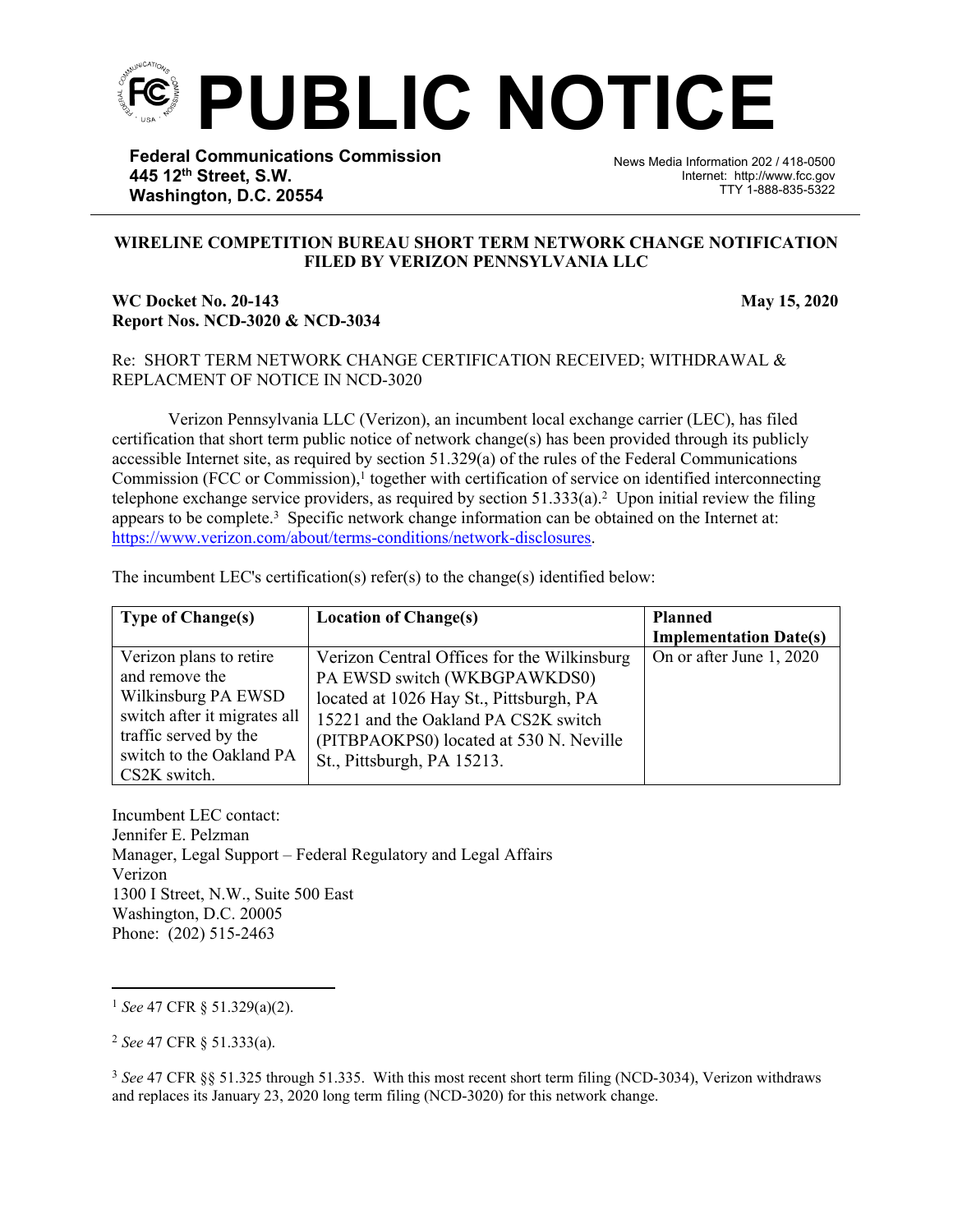An objection to an incumbent LEC's short term notice may be filed by an information service provider or telecommunications service provider that directly interconnects with the incumbent LEC's network. Such objections must be filed with the Commission, and served on the incumbent LEC, no later than the ninth business day following the release of this Public Notice.<sup>4</sup> The effective implementation date of these changes is subject to the FCC public notice period described under section 51.333(b)(1).<sup>5</sup> For purposes of computation of time when filing a petition for reconsideration, application for review, or petition for judicial review of the Commission's decision, the date of "public notice" shall be the later of ten business days after the release date of this Public Notice, or the release date of any further public notice or order announcing final action, as applicable. Should no petitions for reconsideration, applications for review, or petitions for judicial review be timely filed, the proceeding listed in this Public Notice shall be terminated, and the docket will be closed.

Information service providers and telecommunications service providers that directly interconnect with the incumbent LEC's network may file objections, and other interested parties may file comments, regarding this network change notice using the Internet by accessing the ECFS: [http://apps.fcc.gov/ecfs.](http://apps.fcc.gov/ecfs) Filers should follow the instructions provided on the Web site for submitting comments. Generally, only one copy of an electronic submission must be filed. In completing the transmittal screen, filers should include their full name, U.S. Postal Service mailing address, and the applicable docket number. Interested parties also may comment on this network change notice by sending an e-mail to [NetworkChange@fcc.gov.](mailto:NetworkChange@fcc.gov) The subject line of the e-mail must include the correct NCD Report Number or docket number in order for the comments to be considered in conjunction with this proceeding. All information submitted including names and addresses will be publicly available via the web.

Parties who choose to file paper copies must file an original and one copy of each filing. Such filings can be sent by commercial overnight courier, or by first-class or overnight U.S. Postal Service mail.<sup>6</sup> All filings must be addressed to the Commission's Secretary, Office of the Secretary, Federal Communications Commission. Commercial overnight mail (other than U.S. Postal Service Express Mail and Priority Mail) must be sent to 9050 Junction Drive, Annapolis Junction, MD 20701. U.S. Postal Service first-class, Express, and Priority mail must be addressed to 445 12th Street, S.W., Washington, D.C. 20554.

This proceeding is considered a "permit but disclose" proceeding for purposes of the Commission's ex parte rules.<sup>7</sup> Participants in this proceeding should familiarize themselves with the Commission's *ex parte* rules. Persons making *ex parte* presentations must file a copy of any written presentation or a memorandum summarizing any oral presentation within two business days after the presentation (unless a different deadline applicable to the Sunshine period applies). Persons making oral *ex parte* presentations are reminded that memoranda summarizing the presentation must (1) list all persons attending or otherwise participating in the meeting at which the *ex parte* presentation was made,

<sup>7</sup> 47 CFR § 1.1200 *et seq*.

<sup>4</sup> *See* 47 CFR § 51.333(c).

<sup>5</sup> *See* 47 CFR § 51.333(b)(1).

<sup>&</sup>lt;sup>6</sup> In response to the COVID-19 pandemic, the FCC has closed its current hand-delivery filing location at FCC Headquarters. We encourage outside parties to take full advantage of the Commission's electronic filing system. Any party that is unable to meet the filing deadline due to the building closure may request a waiver of the comment or reply comment deadline, to the extent permitted by law. *FCC Announces Closure of FCC Headquarters Open Window and Change in Hand-Delivery Filing*, Public Notice, DA 20-304 (rel. Mar. 19, 2020), [https://www.fcc.gov/document/fcc-closes-headquarters-open-window-and-changes-hand-delivery-policy.](https://www.fcc.gov/document/fcc-closes-headquarters-open-window-and-changes-hand-delivery-policy)